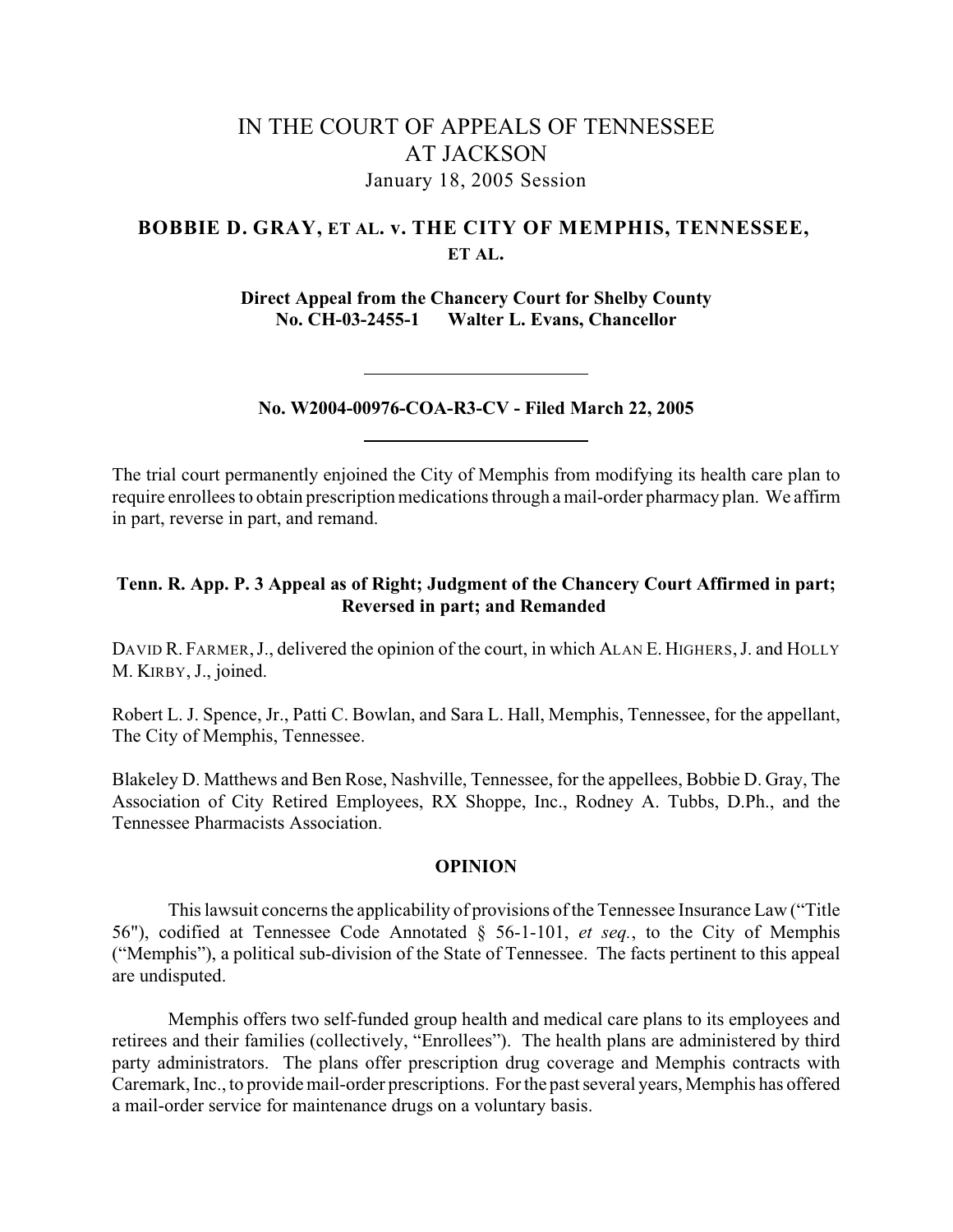In December 2003, Memphis informed Enrollees that it was modifying the benefits program to require Enrollees to obtain maintenance drugs through Caremark's mail-order pharmacy. Other providers would no longer be allowed to furnish maintenance drugs under the plan. The proposed amendment stated that, effective January 1, 2004, "[m]ail order will be required for all maintenance medication and any drug prescribed for more than 30 days. Maintenance medications are drugs utilized to manage chronic conditions, such as diabetes, hypertension, and hormone therapy. One 30-day fill will be allowed, all others fills must be by mail order."

On December 31, 2003, Bobbie D. Gray, The Association of City Retired Employees, RX Shoppe, Inc., Rodney A. Tubbs, D.Ph. and the Tennessee Pharmacists Association (collectively, "Plaintiffs") commenced a declaratory judgment action in the Chancery Court for Shelby County. In their complaint, Plaintiffs alleged that the modification proposed by Memphis violates the Mail Order Statute as codified at Tennessee Code Annotated § 56-7-117 and the Any Willing Pharmacy Act as codified at 56-7-2359. Plaintiffs prayed for a declaratory judgment that the plan proposed by Memphis violates § 56-7-117 and § 56-7-2359, for an order restraining Memphis from excluding pharmacies from filling prescriptions for maintenance drugs, and for a temporary injunction.<sup>1</sup>

In December 2003, the trial court issued a restraining order enjoining Memphis from modifying its health care plans to require Enrollees to obtain maintenance drugs from mail-order pharmacies and in January 2004 it entered a temporary injunction enjoining modifications pending resolution of the matter. In April 2004, the trial court entered judgment for Plaintiffs and permanently enjoined Memphis from modifying its health care plan to require Enrollees to obtain medication through a mail-order pharmacy plan. The trial court determined that Memphis is a health insurance issuer and/or managed health insurance issuer for purposes of the Consumer Health Act as codified at § 56-32-2359 and § 56-32-228(a), and that it is an insurance company health insurance issuer and/or health maintenance organization for purposes of § 56-7-117 (the Mail Order Statute). In so determining, the trial court held,

[t]he language of the relevant statutes, conditions surrounding passage of said laws, and public policy of the state establish that the Tennessee General Assembly "necessarily implied" its intent for the "any willing provider" provision of the Consumer Health Act and the Mail Order statute to apply to the Memphis plan.

It accordingly held that Memphis' proposed mandatory mail-order drug plan, which requires Enrollees to obtain medications from a mail-order pharmacy to the exclusion of licensed Tennessee pharmacies, violates Tennessee Code Annotated § 56-7-117 and § 56-7-2359.

Memphis filed a timely notice of appeal to this Court on April 14, 2004. On April 22, it filed motions for an expedited appeal and to stay the judgment of the trial court. This Court denied both motions.

<sup>&</sup>lt;sup>1</sup>Plaintiffs original complaint named Cigna Healthcare of Tennessee ("Cigna") as a Defendant. Cigna was voluntarily dismissed in January 2004.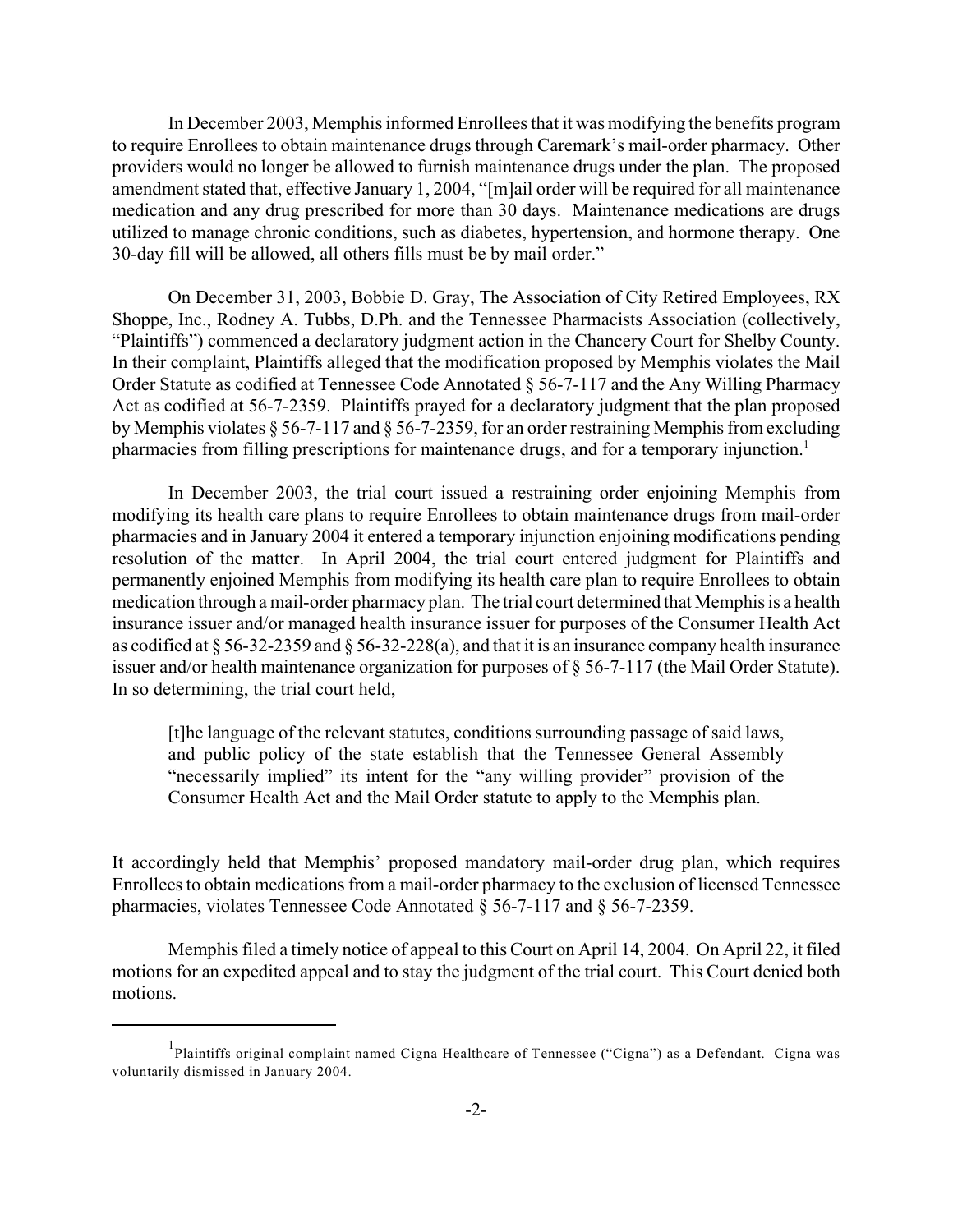### *Issues Presented*

Memphis raises three issues for our review:

- (1) Does a private right of action exist to enforce violations of Tenn. Code Ann. 56-7-117, the Mail Order Statute.
- (2) Is Tenn. Code Ann. 56-7-117, the Mail Order Statute, applicable to the selffunded health benefit plans offered by the Appellant, City of Memphis, Tennessee, to its employees and retirees.
- (3) Is Tenn. Code Ann. 56-7-2359, the Any Willing Pharmacy Act, applicable to the self-funded health benefit plans offered by the Appellant, City of Memphis, Tennessee, to its employees and retirees.

### *Standard of Review*

This appeal requires us to construe Tennessee Code Annotated § 56-7-117 and § 56-7-2359. Our objective when construing a statute is to effectuate the purpose of the legislature*. Lipscomb v. Doe*, 32 S.W.3d 840, 844 (Tenn. 2000). Insofar as possible, the intent of the legislature should be determined by the natural and ordinary meaning of the words used in the statute, and not by a construction that is forced or which limits or extends the meaning. *Id.* Statutory construction is a matter of law. *Conley v. Tennessee*, 141 S.W.3d 591, 595 (Tenn. 2004). We review questions of law *de novo*, with no presumption of correctness afforded to the determination of the trial court. *Id.*; Tenn. R. App. P. 13(d).

### *Private Right of Action*

Subsection (b) of the Mail Order Statute codified at Tennessee Code Annotated § 56-7- 117(b) provides:

The commissioner is authorized to promulgate regulations to implement and enforce the provisions of this section.

Memphis asserts that, pursuant to this subsection, no private cause of action exists to enforce the Mail Order Statute. Memphis asserts that Plaintiffs, therefore, have no standing to assert this lawsuit. We disagree.

We begin our analysis of the issues raised on appeal by noting that Title 56 is a broad title designed to regulate insurance in Tennessee. *Neff v. Cherokee Ins. Co. v. Pine Top Ins. Co.*, 704 S.W.2d 1, 3 (Tenn. 1986). It seeks to anticipate and address a multitude of issues. We emphasize that this title must be read *in pari materia*, and that the obligation of the court is to effectuate the purpose of the statutory scheme. *Id.*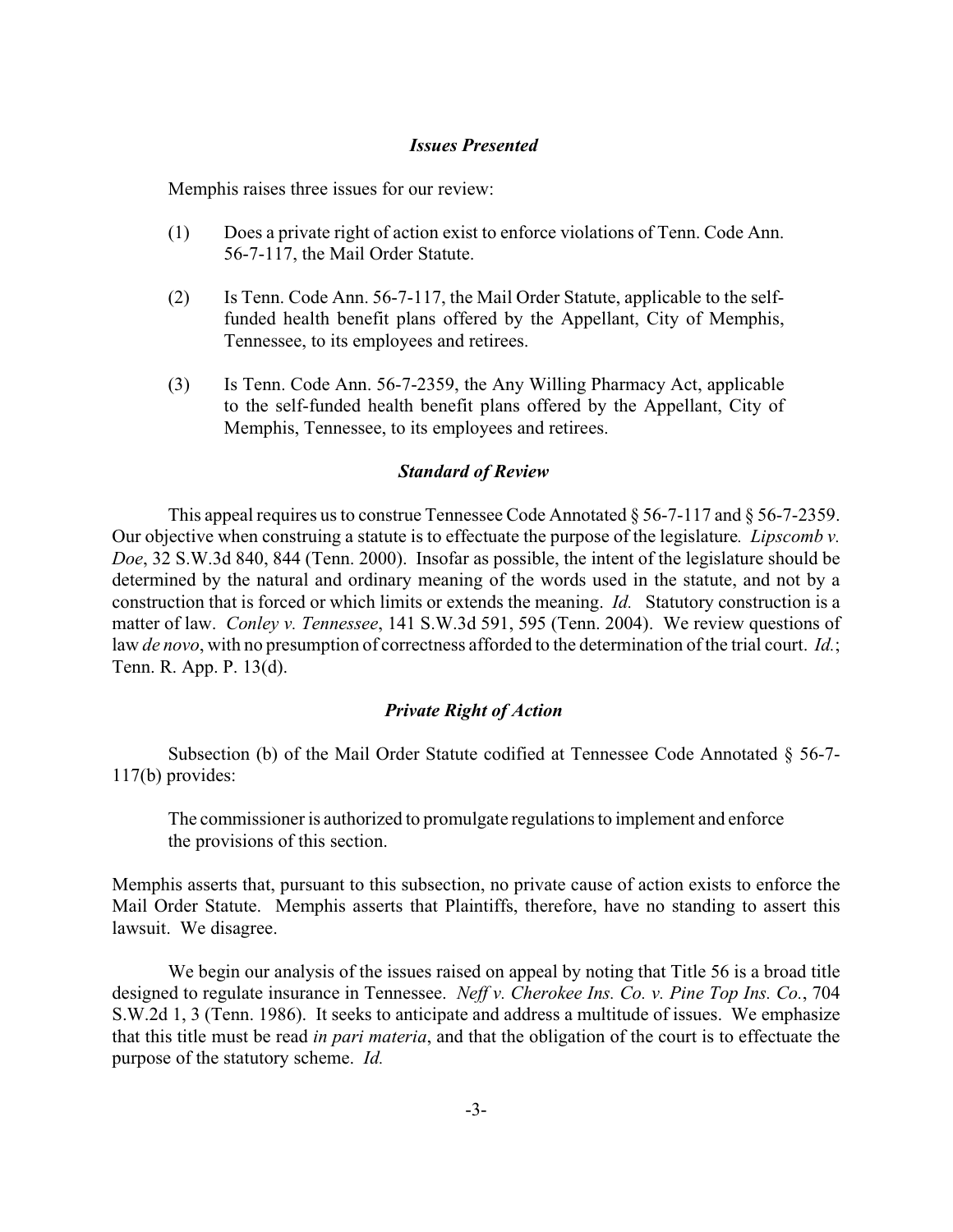The Tennessee Supreme Court has repeatedly noted that the primary purpose of Title 56 is to protect policy holders and the revenue of the State. *North British & Merchantile Ins. Co. v. Craig*, 62 S.W. 155, 160 (Tenn. 1901); *Neff v. Cherokee Ins. Co.,* 704 S.W.2d at 4. Further, this public policy has been reflected in every amendment to Title 56 made by the legislature. *Neff v. Cherokee Ins. Co.,* 704 S.W.2d at 5. Additionally, "any statute applicable to an insurance policy becomes part of the policy and such statutory provisions override and supersede anything in the policy repugnant to the provisions of the statute." *Sherer v. Linginfelter*, 29 S.W.3d 451, 453-54 (Tenn. 2000) (quoting *Hermitage Health & Life Ins. Co. v. Cagle*, 420 S.W.2d 591, 594 (1967)). Chapter 7 of Title 56, moreover, specifically governs the relationship between policies and policy holders. Thus, it is unfathomable that, unless specifically excluded by the legislature, no private cause of action would exist to enforce a particular section of the chapter. *See Larschan v. Aetna Life Ins. Co.*, No. 04-2068 MA/V, 2004 WL 1118561 at \*4 (W.D. Tenn, Feb. 23, 2004)(holding private cause of action may be maintained under Tenn. Code Ann. § 56-7-2806). Accordingly, the authority granted by the legislature to the commissioner to promulgate regulations and to enforce the Mail Order Statute does not deprive policy holders of the right to a private cause of action.

## *Applicability of the Mail Order Statute*

The Mail Order Statute provides:

(a) No group medical benefit contract issued by an insurance company, a hospital service corporation, a hospital and medical service corporation, a medical service corporation, a health maintenance organization or a health care center, which provides coverage for prescription drugs, may require any person covered under such contract to obtain prescription drugs from a mail-order pharmacy in order to obtain benefits for such drugs, or to pay an additional fee or be subjected to any other penalty for failing to utilize any mail-order pharmacy designated by the insurance company or other issuing organization.

Tenn. Code Ann. § 57-7-117(2000).

The trial court determined that "[b]ecause Memphis is an insurance company, health insurance carrier, and/or a health maintenance organization and issues a group medical benefit contract, Memphis is covered by the requirements of the Mail-Order Statute." It further held that the legislative history of the statute "shows the General Assembly's intent to make the law applicable to all health plans, including Memphis' health plan." Plaintiffs additionally refer us to the compiler's notes to the section, which state, the provisions of this section apply "to all group medical benefit contracts delivered, issued for delivery or renewed in this state on or after July 1, 1990." Memphis, on the other hand, asserts that it is not one of the entities enumerated in the section and that the section, therefore, unambiguously does not apply to Memphis. We agree with Memphis that the Mail Order Statute is not applicable to its health benefit plans.

We do not look beyond the face of an unambiguously worded statute to ascertain legislative intent. *Neff. v. Cherokee Ins. Co.*, 704 S.W.2d at 3. Rather, when the language of a statute is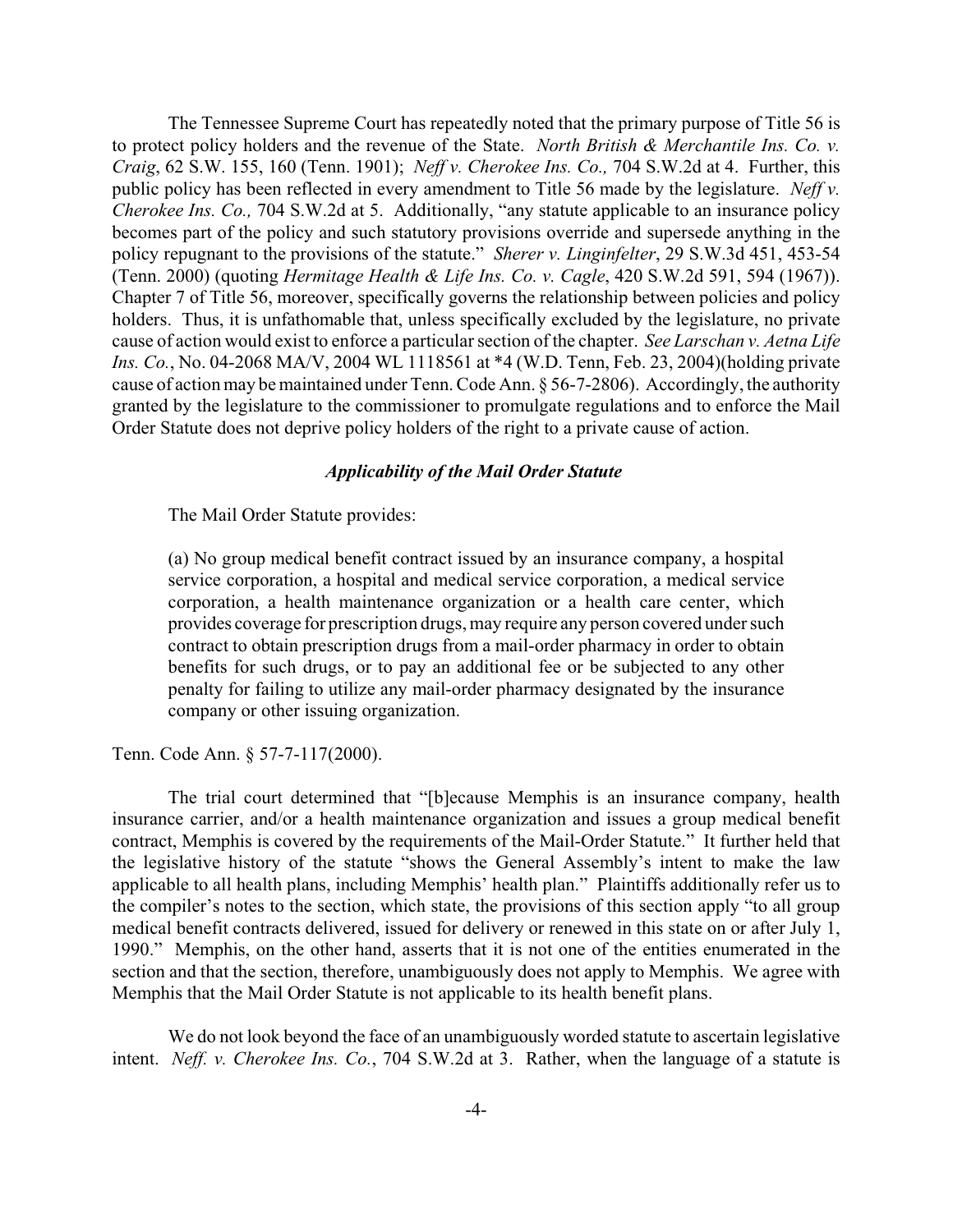unambiguous, we apply the plain and ordinary meaning of the words used by the legislature. *Conley v. Tennessee*, 141 S.W.3d 591, 595 (Tenn. 2004). The language of the Mail Order Statute unambiguously makes it applicable to benefit contracts which are issued by "an insurance company, a hospital service corporation, a hospital and medical service corporation, a medical service corporation, a health maintenance organization or a health care center." The compiler's notes indicate that the section applies to "all group medical benefit contracts" issued by these enumerated entities. Contrary to Plaintiff's assertion, however, the section clearly does not apply to all such contracts issued by *any* entity. The list included by the legislature would be rendered meaningless if we were to read the section as suggested by Plaintiffs.

We disagree with the trial court, moreover, that Memphis is "an insurance company, health insurance carrier, and/or a health maintenance organization." Although Memphis provides health benefit plans, it is not an insurance company any more than it is a trash removal company when it provides residents with trash removal services. Memphis is a municipal corporation which provides its employees and residents with a variety of services.

The legislature has unambiguously confined the applicability of the Mail Order Statute to six specific types of entities. We note that legislation currently is pending in the general assembly to broaden the scope of the statute.<sup>2</sup> However, it is not within the province of this Court to stretch the statute's application beyond the language chosen by the legislature.

### *Applicability of the Any Willing Pharmacy Act*

The Any Willing Pharmacy Act provides:

(a) No health insurance issuer and no managed health insurance issuer may:

(1) Deny any licensed pharmacy or licensed pharmacist the right to participate as a participating provider in any policy, contract or plan on the same terms and conditions as are offered to any other provider of pharmacy services under the policy, contract or plan; provided, that nothing herein shall prohibit a managed health insurance issuer or health insurance issuer from establishing rates or fees that may be higher in non-urban areas, or in specific instances where a managed health insurance issuer or health insurance issuer determines it necessary to contract with a particular provider in order to meet network adequacy standards or patient care needs.

(2) Prevent any person who is a party to or beneficiary of any policy, contract or plan from selecting a licensed pharmacy of such person's choice to furnish the pharmaceutical services offered under any contract, policy or plan; provided the pharmacy is a participating provider under the same terms and conditions of the contract, policy or plan as those offered any other provider of pharmacy services;

(3) [Deleted by 2001 Pub. Acts, c. 236, § 4, eff. July 1, 2001].

 $^{2}$ H. B. 2871, 2004 Reg. Sess. (Tenn. 2004).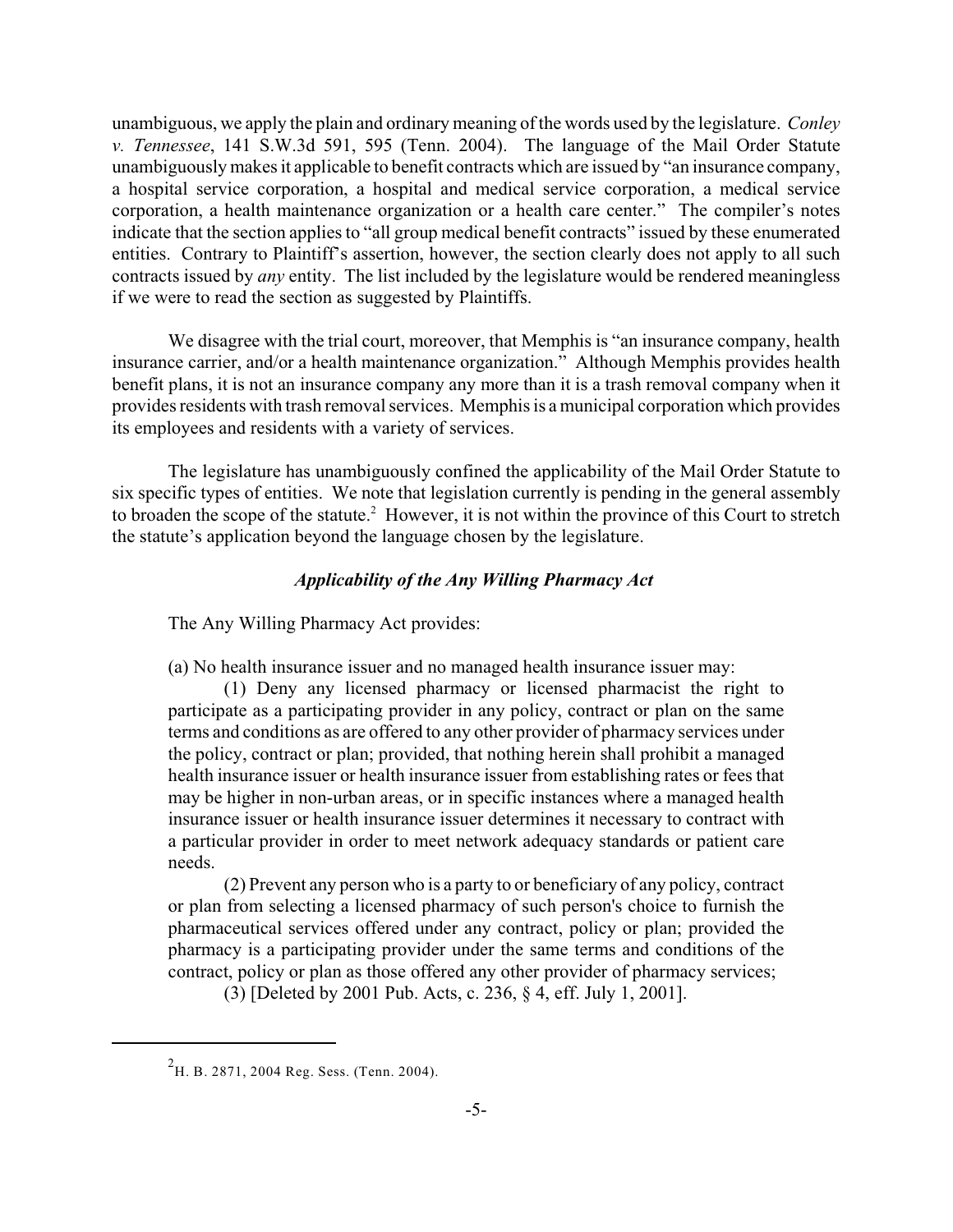(b) Notwithstanding any provision of this chapter to the contrary, a health insurance issuer or managed health insurance issuer may restrict an abusive or heavy utilizer of pharmacy services to a single pharmacy provider for non-emergency services, so long as the individual to be restricted has been afforded the opportunity to participate in the process of selection of the pharmacy to be used, or has been given the right to change the pharmacy to be used to another participating provider of pharmacy services prior to such restriction becoming effective. After a restriction is effective, the individual so restricted shall have the right to change a pharmacy assignment based on geographic changes in residence or if the member's needs cannot be met by the currently assigned pharmacy provider.

(c) If a managed health insurance issuer or health insurance issuer revises its drug formulary to remove a drug from a previously approved formulary, the health insurance issuer or managed health insurance issuer shall allow a subscriber or enrollee an opportunity to file a grievance relative to the decision to remove such drug. The grievance must be filed within sixty (60) days after notification to the provider that the drug is being removed. If the grievance is filed with a managed health insurance issuer or health insurance issuer within ten (10) days after the subscriber or enrollee knows or should have known that the drug is being removed, the subscriber or enrollee may continue to receive the drug that is being removed from the formulary until the managed health insurance issuer or health insurance issuer completes the grievance process. The provisions of this subsection shall not apply to any drug removed from a previously approved formulary when the reason for such removal is due to patient care concerns or other potentially detrimental effects of the drug. Nothing contained in this section shall be construed or interpreted as applying to the TennCare programs administered pursuant to the waivers approved by the United States department of health and human services.

(d) The term "managed health insurance issuer" has the same meaning as such term is defined in  $\S$  56-32-228(a).

(e) Each health insurance issuer or managed health insurance issuer shall apply the same coinsurance, co-payment, deductible and quantity limit factors within the same employee group and other plan-sponsored group to all drug prescriptions filled by any licensed pharmacy provider, whether by a retail provider or a mail service provider; provided, that all pharmacy providers comply with the same terms and conditions. Nothing in this section shall be construed to prohibit the health insurance issuer or managed health insurance issuer from applying different co-insurance, co-payment, and deductible factors within the same employer group and other plan-sponsored group between generic and brand-name drugs nor prohibit an employer or other plan-sponsored group from offering multiple options or choices of health insurance benefit plans including, but not limited to, cafeteria benefit plans.

Tenn. Code Ann. § 56-7-2359(Supp. 2004). A "managed health insurance issuer" is defined as:

(a) As used in this section "managed health insurance issuer" means an entity that: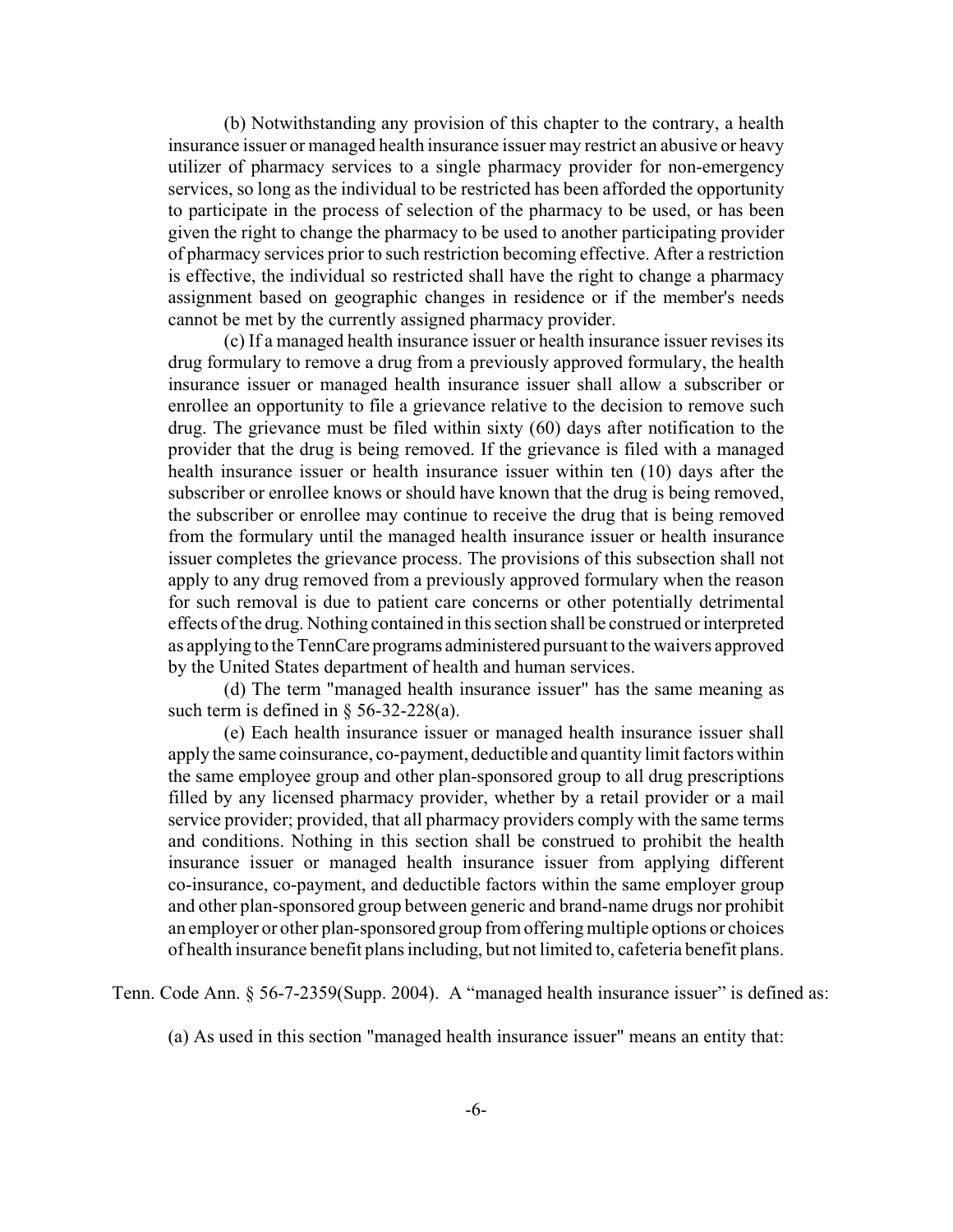(1) Offers health insurance coverage or benefits under a contract that restricts reimbursement for covered services to a defined network of providers; and

(2) Is regulated under this title or is an entity that accepts the financial risks associated with the provision of health care services by persons who do not own or control, or who are not employed by, such entity.

#### Tenn. Code Ann. §56-32-228(a)(2000).

The trial court determined that the Any Willing Pharmacy Act is applicable to the health benefit plans offered by Memphis because Memphis is a "health insurance issuer and/or managed health insurance issuer" for the purposes of the Act. Memphis asserts it is not governed by the Act because Memphis is not a "health insurance issuer" or "managed health insurance issuer" as defined by § 56-32-228, and because the Act is not applicable to the state or a political subdivision of the state. It asserts that, because the language of the statute does not explicitly include the state or its political subdivisions, Memphis is exempt from the Act. Memphis further asserts that it is not regulated under Title 56 of the Code.

We first address Memphis' assertion that it is not subject to Title 56. We disagree with this assertion. Generally, a sovereign, particularly the State, is not bound by a statute unless the statute so provides. *Davidson County v. Harmon*, 292 S.W.2d 777, 779 (Tenn. 1956). With respect to Title 56, however, the legislature's intent regarding whether the Title binds the State or a political subdivision thereof is ambiguous. As we have noted, the Title regulates insurance broadly to protect both policy holders and the State. Section 56-4-207 expressly does not apply to county or municipal governments. Section 56-7-2361, on the other hand, provides that every health benefit plan, including plans administered by third parties administrators for self insured plans and state administered plans, shall issue to each insured a card containing at least a minimum amount of information. Part 23 of chapter 7, moreover, is entitled "Mandated Insurer or Plan Coverage" and painstakingly details what insurance plans must include. In light of the language of Title 56 in its entirety, and in light of the purpose of the Title to protect Tennessee policy holders and the State, we believe the legislature intended that the Title would regulate the State and its political subdivisions unless as otherwise provided in sections such as § 56-4-207.

Having determined that Memphis is regulated by Title 56, we now turn to whether it is a "health insurance issuer" or "managed health insurance issuer" for purposes of the Any Willing Pharmacy Act. We agree with the trial court that Memphis is subject to the Act.

As Memphis points out, "health insurance issuer" is not defined in the Any Willing Pharmacy Act, and the Act does not explicitly include or exclude governments which provide health care benefits. Section 56-7-2606, however, defines "insurer" to include a health care plan; § 56-7- 2702(5) defines "health insurance coverage" as including a group health plan. In light of the above discussion of Title 56, the Act is ambiguous regarding whether self-funded benefit plans offered by municipalities are within its purview. We must, therefore, look beyond the words of the Act itself to determine whether the legislature intended that it should apply to municipalities. *See Neff v. Cherokee Ins. Co.*, 704 S.W.2d 1, 2 (Tenn. 1986).